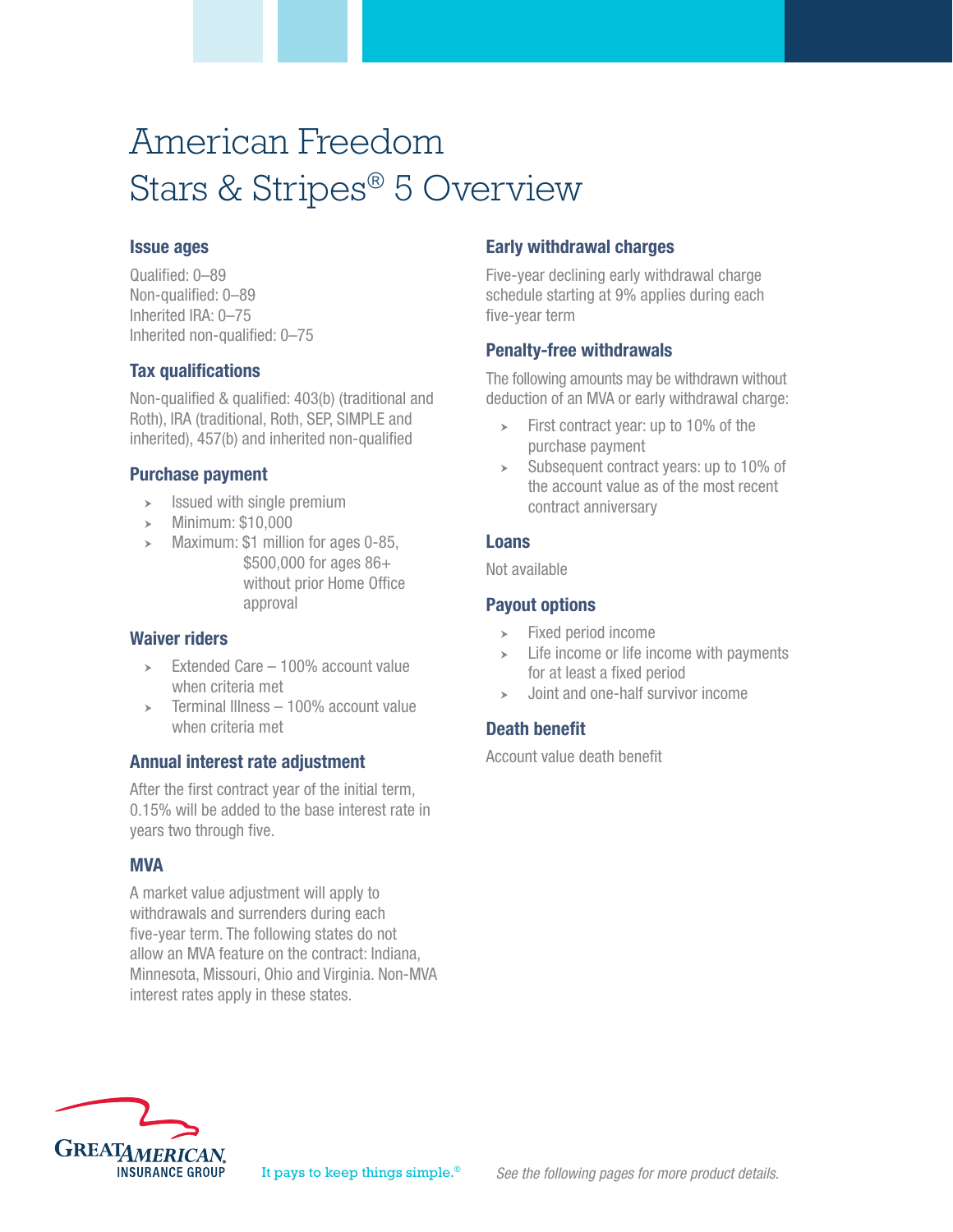| 0-89 (qualified); 0-89 (non-qualified): 0-75 (inherited IRA); 0-75 (inherited non-qualified)<br>Issue age is defined as owner's current age upon contract effective date. For joint owners, the older<br>age will be used as the issue age.                                                                                                                                                                                                                                                                                                                                                                                                                                                                                                                                |  |  |  |  |  |  |
|----------------------------------------------------------------------------------------------------------------------------------------------------------------------------------------------------------------------------------------------------------------------------------------------------------------------------------------------------------------------------------------------------------------------------------------------------------------------------------------------------------------------------------------------------------------------------------------------------------------------------------------------------------------------------------------------------------------------------------------------------------------------------|--|--|--|--|--|--|
| This product accepts a single purchase payment for non-qualified, 403(b) (Traditional and Roth),<br>Traditional IRA, Roth IRA, SEP IRA, SIMPLE IRA, Inherited IRA, Inherited non-qualified and 457<br>plan funds.<br><b>Minimum: \$10,000</b><br><b>Maximum:</b> \$1 million for ages 0-85, \$500,000 for ages 86+ without prior Home Office approval<br>Maximums apply to the total purchase payments made to all annuities from the companies of Great                                                                                                                                                                                                                                                                                                                   |  |  |  |  |  |  |
| American Insurance Group with the same owners or the same annuitants.                                                                                                                                                                                                                                                                                                                                                                                                                                                                                                                                                                                                                                                                                                      |  |  |  |  |  |  |
| The base interest rate at the beginning of each term is guaranteed to be the base interest rate at<br>the end of that term. Current interest rates and guaranteed interest rates may vary by state; please<br>refer to the current interest rate chart.                                                                                                                                                                                                                                                                                                                                                                                                                                                                                                                    |  |  |  |  |  |  |
| This product has a five-year term.                                                                                                                                                                                                                                                                                                                                                                                                                                                                                                                                                                                                                                                                                                                                         |  |  |  |  |  |  |
| In years two through five, 0.15% will be added to the previous year's credited rate.                                                                                                                                                                                                                                                                                                                                                                                                                                                                                                                                                                                                                                                                                       |  |  |  |  |  |  |
| To help ease the strain of certain unforeseen events, an extended care waiver rider is available for<br>no additional charge. If the owner is confined to a nursing home or other long-term care facility<br>after the completion of the first contract year for at least 90 consecutive days, early withdrawal<br>charges may be waived on withdrawals up to a full surrender.                                                                                                                                                                                                                                                                                                                                                                                            |  |  |  |  |  |  |
| Provided that the diagnosis is rendered more than one year after the contract effective date, up to<br>100% of the account value can be withdrawn without deduction of an early withdrawal charge if<br>the owner or joint owner is diagnosed by a physician as having a terminal illness with a prognosis<br>of 12 months or less. This waiver may be used only once.                                                                                                                                                                                                                                                                                                                                                                                                     |  |  |  |  |  |  |
| The account value is equal to 100% of the purchase payment received, plus interest credited daily,<br>less any amounts withdrawn, including any applicable MVA or early withdrawal charges, less any<br>applicable premium taxes and other taxes required by your state.                                                                                                                                                                                                                                                                                                                                                                                                                                                                                                   |  |  |  |  |  |  |
| The surrender value is equal to the account value, less any early withdrawal charge and MVA that<br>would apply to a surrender.                                                                                                                                                                                                                                                                                                                                                                                                                                                                                                                                                                                                                                            |  |  |  |  |  |  |
| During each five-year term, a market value adjustment or MVA will apply to withdrawals and<br>surrenders. The MVA factor is calculated by comparing the interest rate environment when<br>the contract is purchased to the environment when the withdrawal is taken or the contract is<br>surrendered. This can result in an increase to the surrender value during a period of decreasing<br>rates, or a decrease from the surrender value during a period of increasing or steady rates. The<br>MVA will not apply if renewed for one-year terms or during the last 30 days of a multi-year term.<br>The following states do not allow an MVA feature on the contract: Indiana, Minnesota, Missouri,<br>Ohio and Virginia. Non-MVA interest rates apply in these states. |  |  |  |  |  |  |
|                                                                                                                                                                                                                                                                                                                                                                                                                                                                                                                                                                                                                                                                                                                                                                            |  |  |  |  |  |  |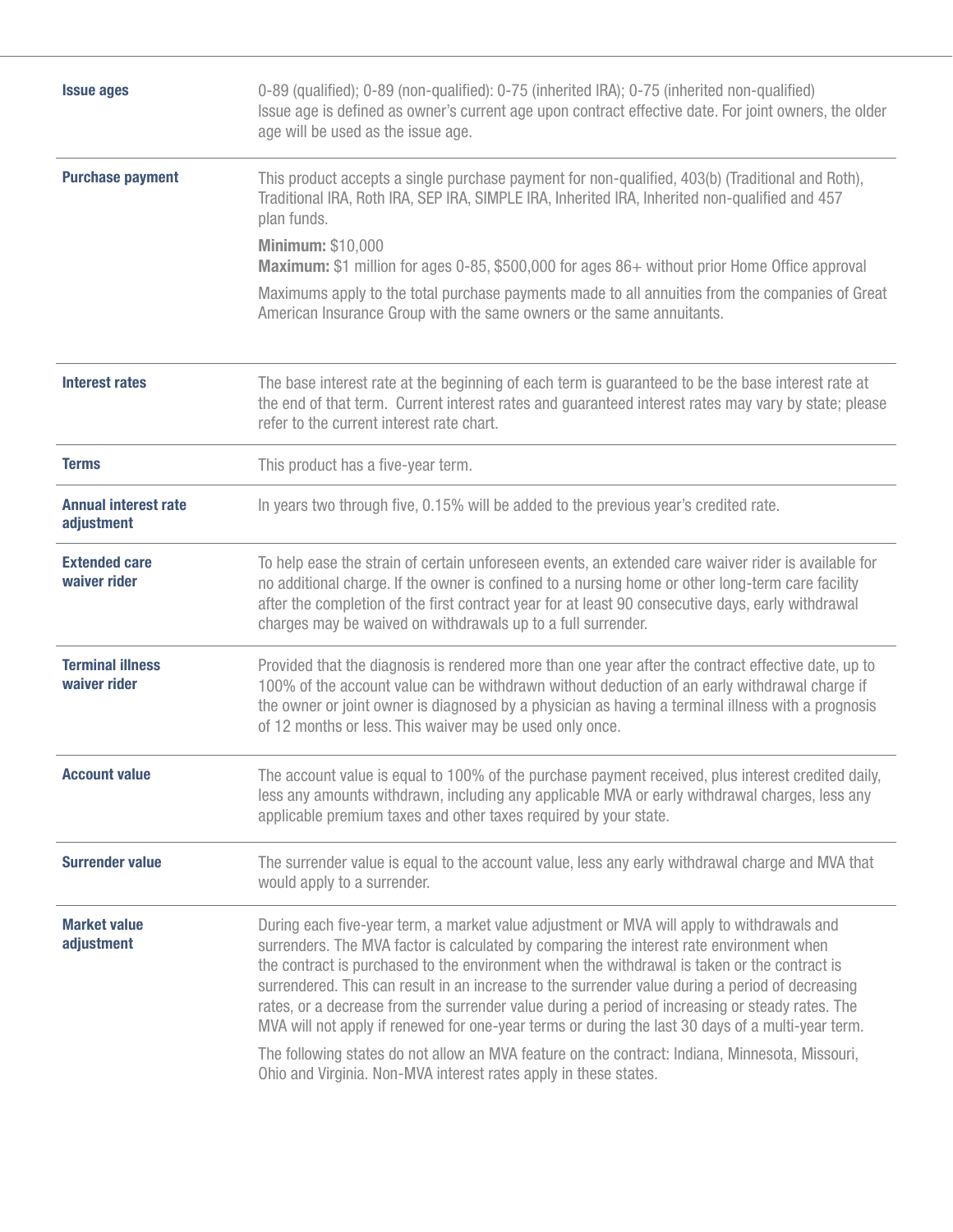| <b>Early withdrawal charge</b>   | During each five-year term, an early withdrawal charge is applied to surrenders and withdrawals.<br>Early withdrawal charges will not apply if renewed for one-year terms or during the last 30 days<br>of a multi-year term.                                                                                                                                                                                                                                                                                                                                                                                                                                                                                                                                                                                                                                                                                        |    |                |    |       |       |       |  |  |
|----------------------------------|----------------------------------------------------------------------------------------------------------------------------------------------------------------------------------------------------------------------------------------------------------------------------------------------------------------------------------------------------------------------------------------------------------------------------------------------------------------------------------------------------------------------------------------------------------------------------------------------------------------------------------------------------------------------------------------------------------------------------------------------------------------------------------------------------------------------------------------------------------------------------------------------------------------------|----|----------------|----|-------|-------|-------|--|--|
|                                  | <b>Term year</b>                                                                                                                                                                                                                                                                                                                                                                                                                                                                                                                                                                                                                                                                                                                                                                                                                                                                                                     | 1  | $\overline{2}$ | 3  | 4     | 5     | $6+$  |  |  |
|                                  | <b>Early withdrawal charge</b>                                                                                                                                                                                                                                                                                                                                                                                                                                                                                                                                                                                                                                                                                                                                                                                                                                                                                       | 9% | 8%             | 7% | $6\%$ | $5\%$ | $0\%$ |  |  |
| <b>Free withdrawal allowance</b> | At any time before the first contract anniversary, up to 10% of the total purchase payment<br>may be withdrawn without incurring an MVA or early withdrawal charge.                                                                                                                                                                                                                                                                                                                                                                                                                                                                                                                                                                                                                                                                                                                                                  |    |                |    |       |       |       |  |  |
|                                  | At any time after the first contract anniversary, up to 10% of the account value as of the<br>most recent contract anniversary may be withdrawn without incurring an MVA or early<br>withdrawal charge.                                                                                                                                                                                                                                                                                                                                                                                                                                                                                                                                                                                                                                                                                                              |    |                |    |       |       |       |  |  |
|                                  | Cumulative withdrawals made in any year that exceed this 10% withdrawal allowance are subject<br>to an MVA and early withdrawal charges. Unused portions of the free withdrawal allowance may<br>not be carried over from one contract year to the next.                                                                                                                                                                                                                                                                                                                                                                                                                                                                                                                                                                                                                                                             |    |                |    |       |       |       |  |  |
| <b>Withdrawals</b>               | Withdrawals generally are allowed any time and are subject to IRS regulations. Minimum<br>withdrawal: \$500; Minimum account value following withdrawal: \$2,000. Any withdrawals<br>received prior to age 591/2 may be subject to restrictions and a 10% penalty tax.                                                                                                                                                                                                                                                                                                                                                                                                                                                                                                                                                                                                                                               |    |                |    |       |       |       |  |  |
| <b>Death benefit</b>             | The account value will be paid upon death of the owner. A spouse who is the sole surviving<br>beneficiary may elect to become the successor owner.                                                                                                                                                                                                                                                                                                                                                                                                                                                                                                                                                                                                                                                                                                                                                                   |    |                |    |       |       |       |  |  |
| <b>Payout options</b>            | The following payout options are available: fixed period income, life income or life income with<br>payments for at least a fixed period, and joint and one-half survivor income. The account value will<br>be used to provide income benefit payments.                                                                                                                                                                                                                                                                                                                                                                                                                                                                                                                                                                                                                                                              |    |                |    |       |       |       |  |  |
| <b>Renewal</b>                   | At the end of a multi-year term, if a new term longer than one year is available, clients will have<br>the option to renew their contract for one-year terms or begin a new multi-year term. If clients do<br>not choose an option, the contract will automatically renew for one-year terms. No MVA or early<br>withdrawal charge will apply during one-year terms. The MVA and early withdrawal charge apply<br>during every multi-year renewal term, except during the last 30 days of the term. Any withdrawals<br>received prior to age 591/2 may be subject to restrictions and a 10% tax penalty. If the owner does<br>not elect an option at the end of a term, the contract will automatically renew for a one-year term.<br>The MVA and early withdrawal charges do not apply during one-year terms. The base interest rate<br>in effect for a new term will be guaranteed for the length of the new term. |    |                |    |       |       |       |  |  |
| <b>State variations</b>          | Term renewal of one year only available in Maryland, Minnesota, Oregon, Rhode Island and Washington.                                                                                                                                                                                                                                                                                                                                                                                                                                                                                                                                                                                                                                                                                                                                                                                                                 |    |                |    |       |       |       |  |  |